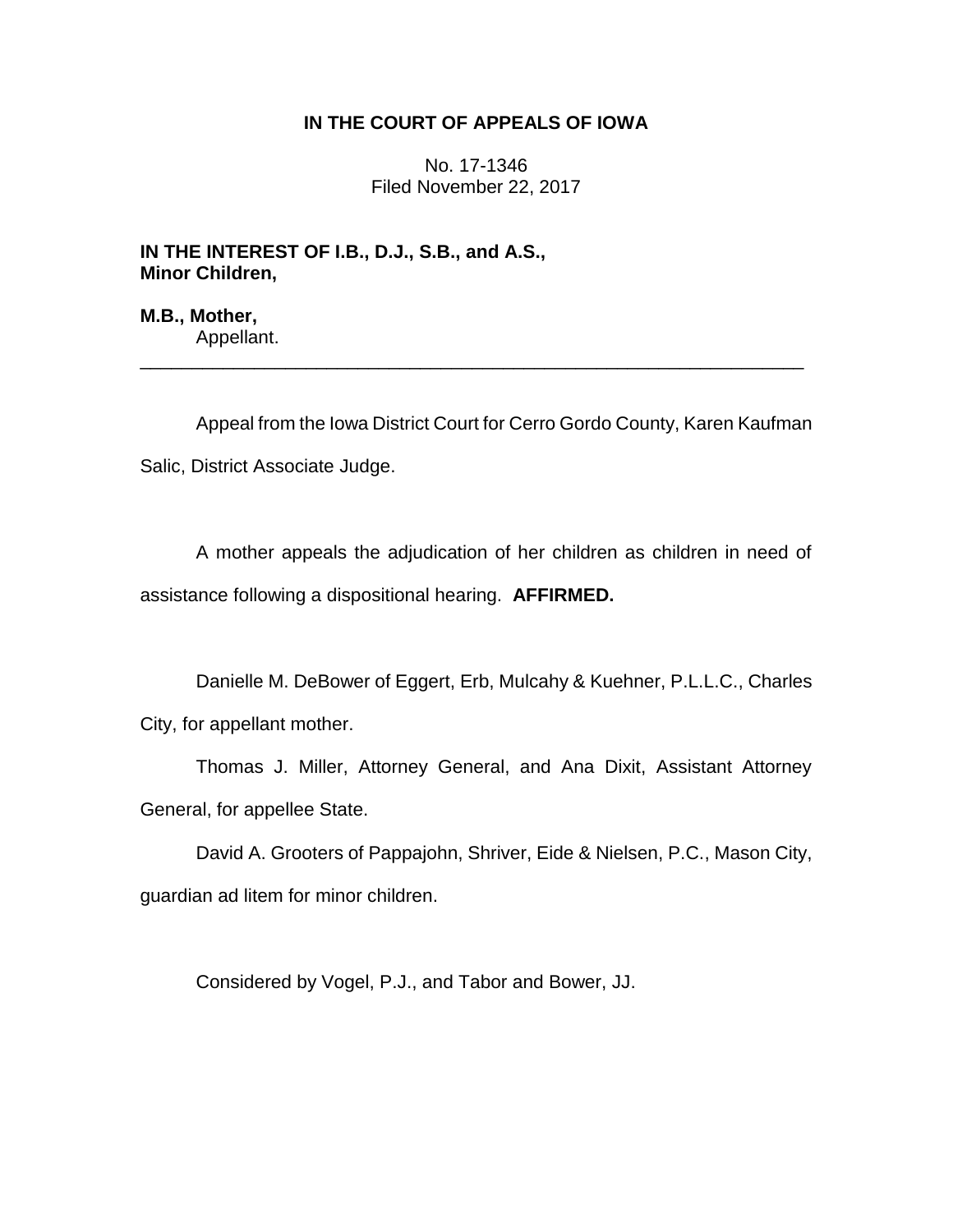### **VOGEL, Presiding Judge.**

The mother appeals the dispositional order of the district court confirming her four children's adjudication as children in need of assistance (CINA). We conclude the evidence establishes the district court properly found the children to be CINA given the mother's long addiction to methamphetamine, erratic behavior, mental-health issues, and refusal to cooperate with services.

#### **I. Background Facts and Proceedings**

I.B., born 2005; D.J., born 2007; S.V., born 2012; and A.S., born 2013, came to the attention of the Iowa Department of Human Services (DHS) in April 2017, upon allegations the mother failed to exercise a reasonable degree of care in supervising the children. Specifically, the DHS, alerted by child protection workers, was concerned the mother was using methamphetamine while the four children were in her care and while pregnant with another child. The mother admitted to using methamphetamine daily. After the DHS assessed the situation, the mother became aggravated and impatient with the DHS review process. The mother indicated she would agree to removal to her parents so the State would not have an open juvenile case.

On April 25, 2017, an order for temporary removal was issued by the district court. Upon receiving the order, the child protection worker notified the children's schools in an effort to hold them at school; however, the mother had picked the children up early, stated they were going "out of state," and refused to tell the DHS where she or the children were located. On April 27, the mother was located and arrested on four counts of contempt; the children were not with her. On May 1, the children were located at the Mason City Police Department. I.B. indicated they

2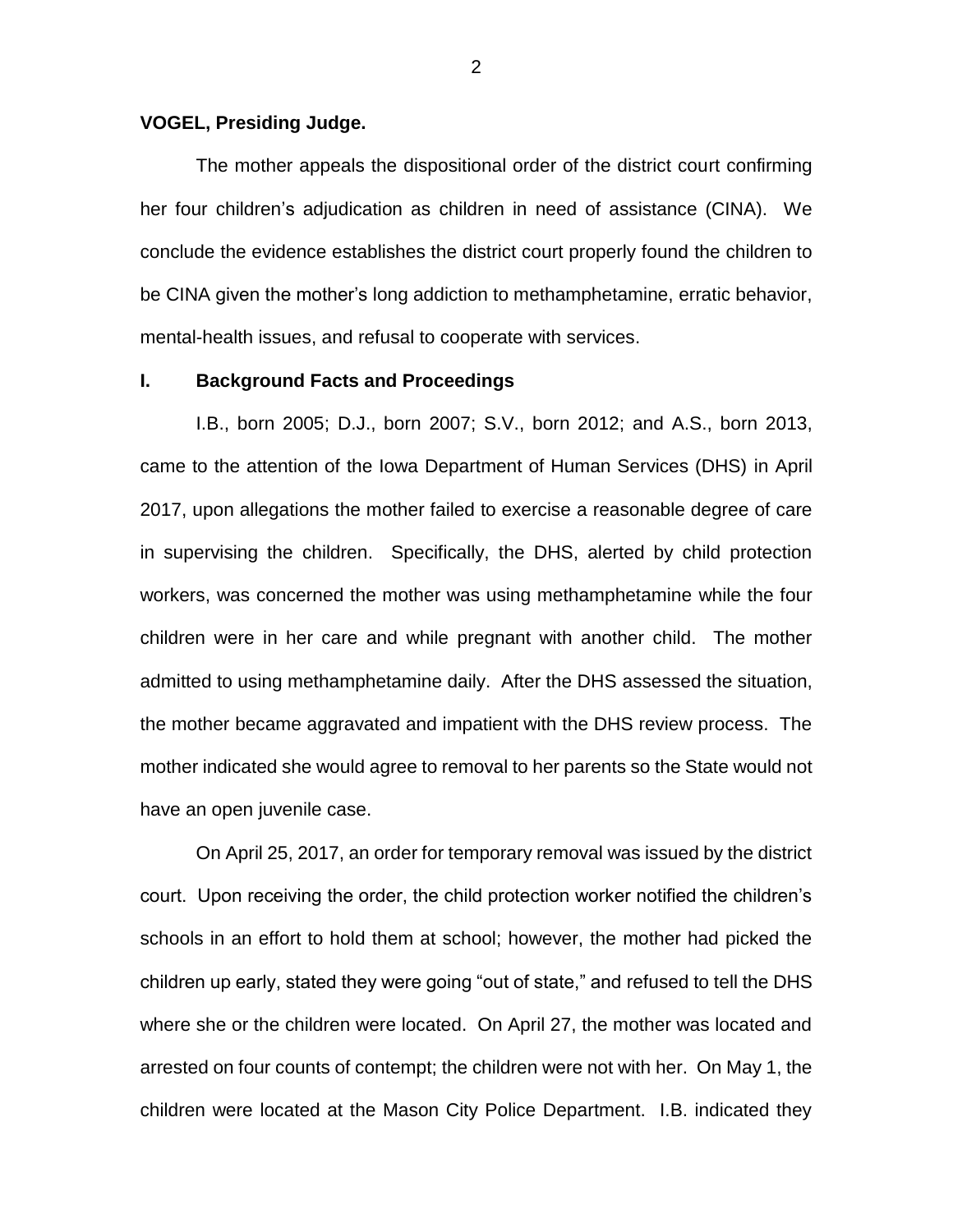had been with a relative in Lake Mills, for approximately one week and then with a close family friend in Des Moines before receiving word their mother was incarcerated and returning to Mason City.

On June 14, the State filed an amended petition to adjudicate the four children in need of assistance. Following a contested adjudication hearing, the juvenile court adjudicated the children in need of assistance under Iowa Code section 232.2(6)(c)(2) (2017). The dispositional order of August 9, ordered the children "be in the custody of [DHS] for placement in family foster care and under the supervision of the Department."

The mother appeals.

### **II. Standard of Review**

We review a juvenile court's adjudication of a child as a CINA de novo. *In re J.S*., 846 N.W.2d 36, 40 (Iowa 2014). Though we give weight to the juvenile court's findings of fact, we are not bound by them. *Id*. "Our primary concern is the children's best interests." *Id*.

### **III. Adjudication**

. . . .

Iowa Code section 232.2(6)(c)(2) provides:

6. "Child in need of assistance" means an unmarried child:

. . . . c. Who has suffered or is imminently likely to suffer harmful effects as a result of any of the following:

(2) The failure of the child's parent, guardian, custodian, or other member of the household in which the child resides to exercise a reasonable degree of care in supervising the child.

The mother asserts the State failed to prove this ground by clear and convincing evidence. Our supreme court has defined "harmful effects" under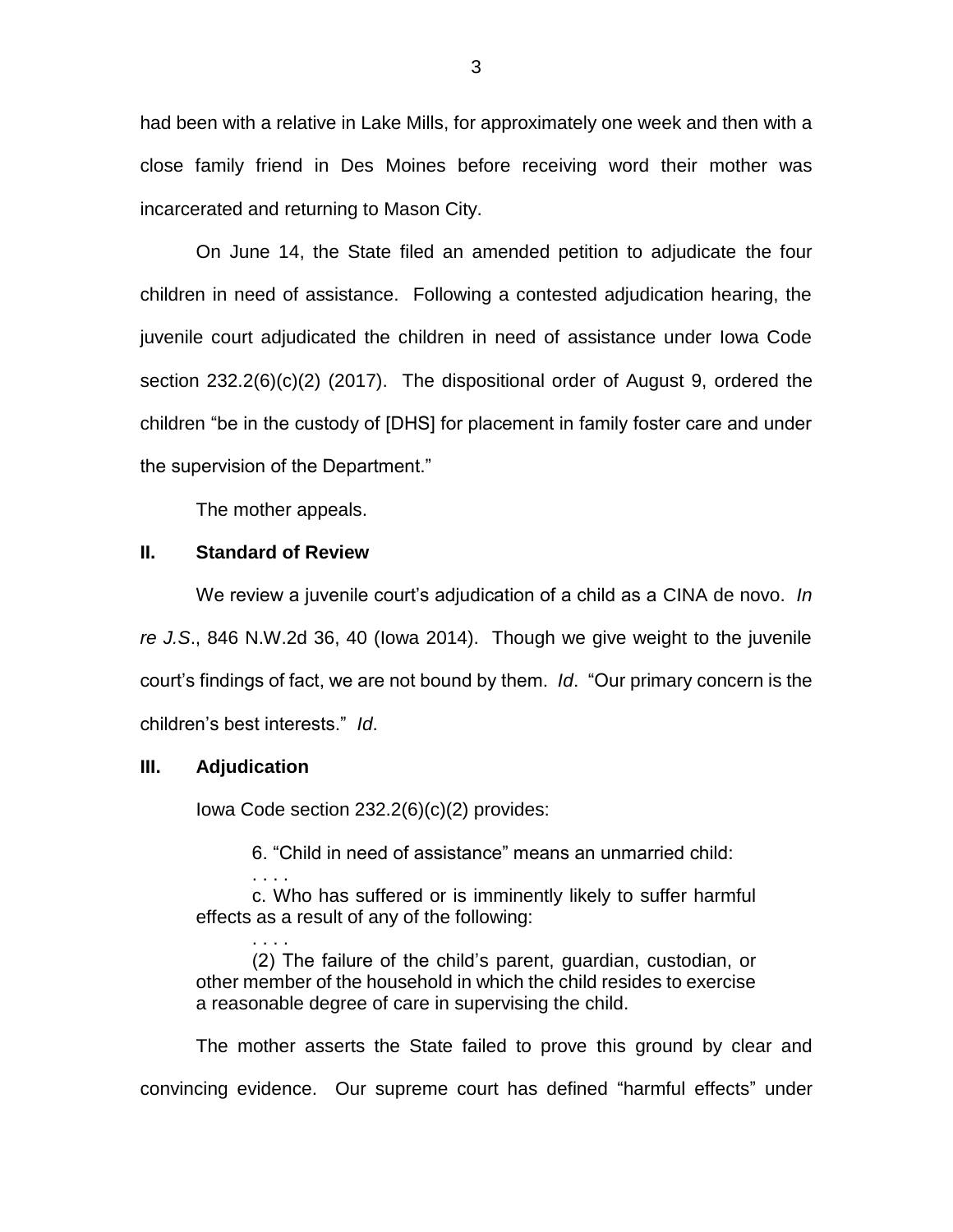section 232.2(6)(c)(2) as "established when there was harm to a child's physical, mental, or social well-being or such harm was imminently likely to occur." *J.S.*, 846 N.W.2d at 41–42. In *J.S.* the court stated, "We have no difficulty concluding under [section 232.2(6)(c)(2)] that a parent's methamphetamine addiction by itself can result in 'harmful effects' to the child, thereby justifying state intervention to protect the child." *Id*. at 37.

Based on the record, we agree with the juvenile court the State proved by clear and convincing evidence the children are in need of assistance. In the child abuse assessment, the case worker stated:

People using methamphetamine can have very erratic behaviors, which place children in dangerous situations. The children were placed at great risk of harm by their mother being their sole caretaker and parenting them while under the influence of meth. Once a removal order was granted in regard to these children [the mother] chose to hide her children for several days and not inform DHS or the Court of their whereabouts.

In its adjudication order, the juvenile court concluded:

THE COURT FURTHER FINDS that: mother admitted to daily methamphetamine usage while being the caretaker of her children; mother admitted mental health diagnoses of bipolar, anxiety, depression, schizophrenia; mother exhibits erratic behaviors; mother is extremely verbally hostile including in front of the children which has necessitated call[ing] security and law enforcement; mother has fled with the children contrary to court order, she removed them from school and attempted to hide them; mother refuses to sign releases despite court order; mother discusses adult issues around the children causing them to be visibly upset; mother provided positive drug screens from her OB-GYN from May; mother encourages the children to not listen to and hate the workers and foster parents.

We agree with the juvenile court the facts of this case clearly demonstrate

the children were imminently likely to suffer harmful effects as a result of the